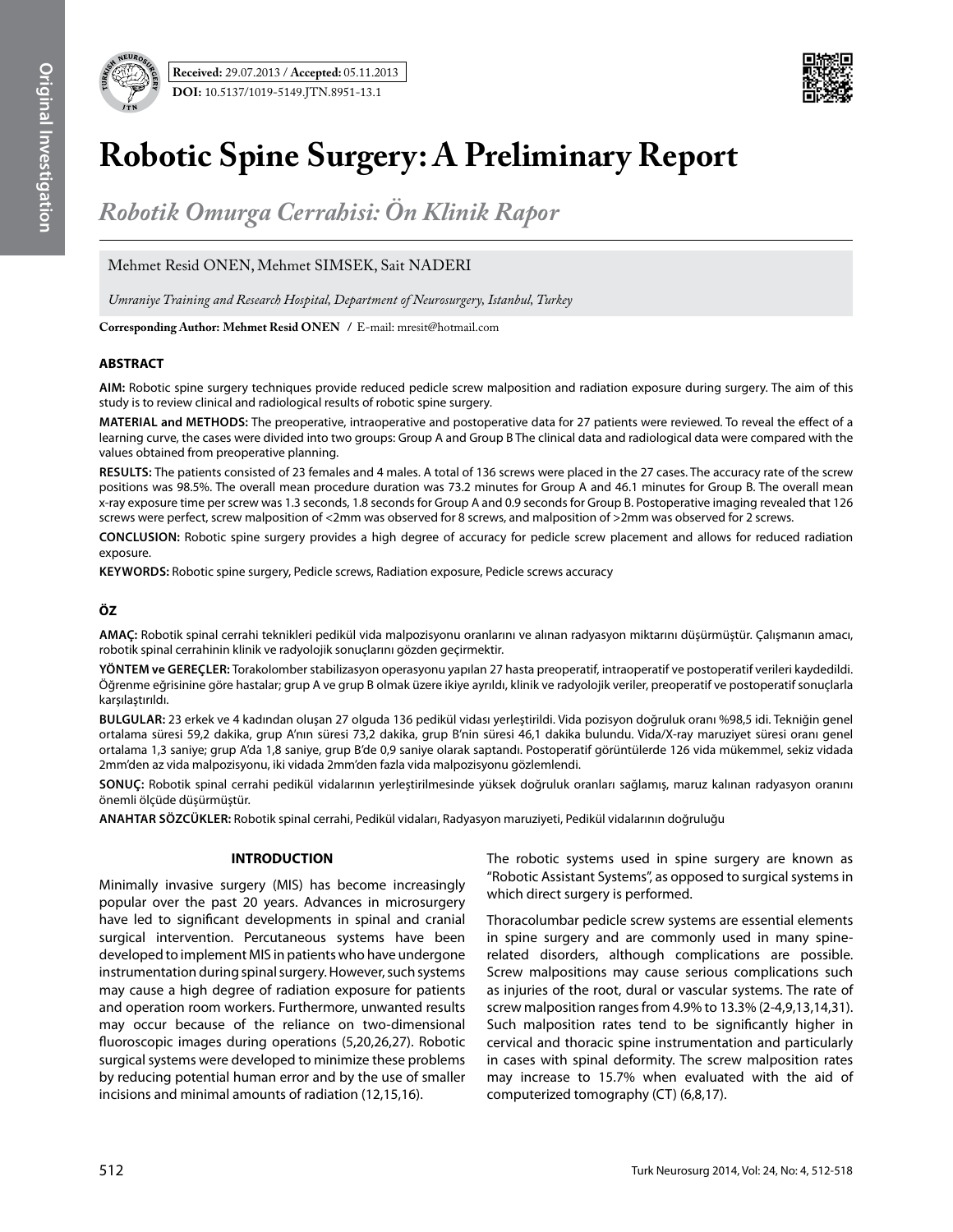To minimize the screw malposition rate, fluoroscopy-based robotic systems were developed. Although more than ten robotic spinal systems have been recognized, there is currently only one robotic system in the spine surgery market. The Renaissance robotic system, which is known as the new generation of the previous SpineAssist robotic system, recently entered the spine surgery market.

We present here the prospective clinical results for patients who underwent a transpedicle screw (TPS) application using a robotic system and an evaluation of the clinical and radiological results.

### **MATERIAL and METHODS**

We evaluated the results of a prospective study conducted at our clinic on 27 patients who underwent a thoracolumbar stabilization aided by a robotic system during 2012-2013. The patients were assessed in terms of the results obtained from preoperative dynamic radiographs, magnetic resonance imaging (MRI) and CT. Postoperative surgical results were based on CT. Preoperative and postoperative CT was performed according to the Renaissance CT protocol where a lesser dose was administered in the classical CT mode and approximately 12 cGy radiation was applied. Preoperative pedicle locations of TPSs determined in a computer medium



**Figure 1:** Preoperative planning with the software of Renaissance.



**Figure 2:** Clamp selection for surgery and registration of clamp position.



**Figure 3:** The correct coordinates are received by the robot and K-wires onto this trace.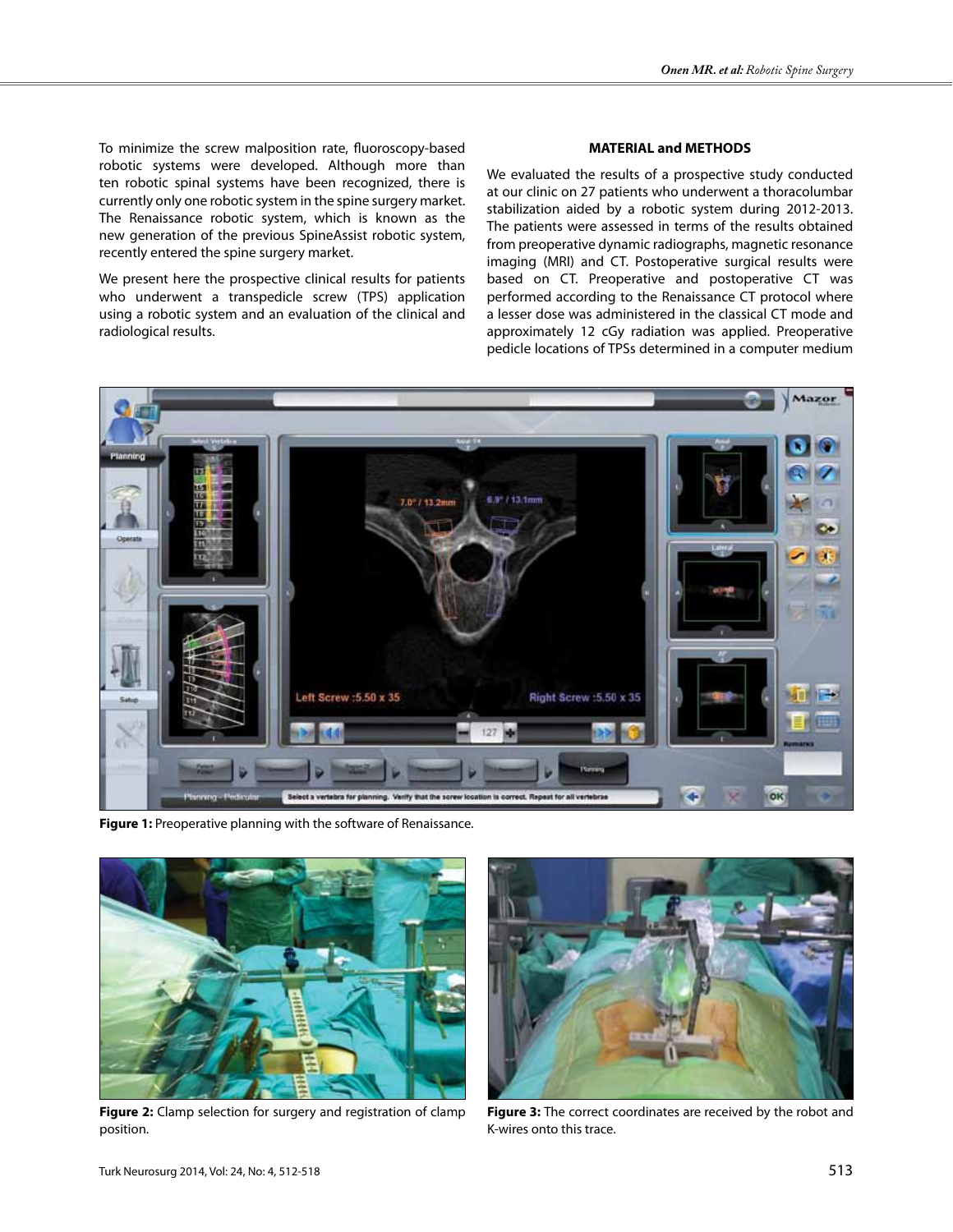were compared with the findings from the postoperative CT. Screw locations in the axial and sagittal planes were classified as described by Gertzbein and Robbins according to the amount of deviation (A: <1 mm, B: 1-2 mm, C: 2-4 mm, D: 4-6 mm, E: >6 mm)(6). Each patient's pain severity was assessed by preoperative and postoperative visual analogue score (VAS).

Mean procedure duration and mean x-ray exposure time was also calculated. Procedure duration (in minutes) was defined as the amount of time between the mounting of the platform to the placement of the screw. X-ray exposure time was defined as the duration (in seconds) of fluoroscopy used from the preoperative robotic recording phase until the end of the surgery.

To reveal the effect of a learning curve, the cases were divided into two groups: Group A (the first 13 cases) and Group B (the last 14 cases).

## *Phases Monitored During the Surgical Process Aided by the Robotic System*

*1. Preoperative planning:* Spinal CT images of each patient scheduled to undergo a surgical intervention are loaded onto the robot's software. The CT images must be compatible with the anatomy of the vertebrae and have a cross-sectional interval of 0.4-1.0 mm. The software transforms the loaded CT images into 3D images. The surgeon determines the vertebral segments that will undergo surgical intervention and then selects the type of intervention and the localization, diameter and length of the instruments. The instruments are placed and can be viewed and controlled in great detail in three dimensions in the sagittal, coronal and axial planes. The planning data for the patient are loaded onto the robot, located in the operating room, using portable memory units (Figure 1).

*2. Determination of the disposable clamp kit used in surgery:*  A suitable platform, compatible with percutaneous or open surgery options, is selected. There are many alternative kits manufactured for this purpose, including minimally invasive Hover T, lumbar and thoracic clamp kits.

*3. Determination of the clamp position:* Preoperative planning information is matched with the intraoperative x-ray images to allow the robot to identify the coordinates of the clamp placed in the vertebra in a 3D plane. To facilitate this process, front, rear and oblique x-ray images are obtained using a disposable 3D marker installed on the clamp, and the images are loaded onto the robot. The results (including margins of error) are provided to the surgeon. The system accepts and confirms margins of error between 0 and 1 mm. Once the surgeon approves the state, the process may continue (Figure 2).

*4. Mounting the robot and motion:* The robot is stabilized on a platform placed on the clamp. To increase the stability of the platform during the procedure, a second stabilizer is placed along the spinous process or onto the sacrum. A

prompt command is sent to the robot for localization after the operation spot of the surgical intervention is determined. When the robot approaches the correct coordinates, it reports the working tubes that will be used to ensure a correct trace. The surgeon then places the compatible cannula and k-wires along this trace (Figure 3).

*5. Manual Procedures:* At the end of this phase, the trace determined with the k-wire is drilled and a TPS of predetermined dimensions is inserted.

# **STATISTICAL ANALYSIS**

Mean values and SDs for all variable parameters were calculated for each group. To test for the significance of the findings, statistical probability (P value) for each comparison between the groups was calculated through the 2-sample (heteroscedastic), 1-tail t test method. Within the study group, outcome measures were also compared between group A and group B. The significance level was set at P value less than 0.05.

## **FINDINGS**

Of the 27 patients who underwent TPS with the aid of the robotic system, 4 (14.8%) were male and 23 (85.2%) were female. The age range of the patients was 36-72 (average: 55). Of the 27 patients, 13 (48.1%) were diagnosed with spondylolisthesis, 5 (18.5%) had a vertebral fracture and 9 (33.3%) had a degenerative lumbar stenosis. Sixty-two screws (45.6%) were implanted in Group A, and 74 screws (54.4%) were implanted in Group B. Application of a TPS by an open surgery process was performed in 16 (59.2%) patients, and percutaneous intervention was performed in 11 (40.8%) patients. The mean BMI value of the patients was 30.89 (range: 24.1-43.2). A total of 136 TPS interventions were applied to the patients. Fourteen (10.2%) of the TPSs were placed in the thoracic vertebrae, 110 (81.0%) in the lumbar vertebrae and 12 (8.8%) in the sacrum of the patients (Table I).

The mean duration of the procedure was 59.2 minutes. The mean value of this duration was 73.2 minutes for the Group A patients and 46.1 minutes for the Group B patients. The mean duration of the procedure per screw was 15.5 minutes for the Group A patients and 8.6 minutes for the Group B patients (p<0.05) (Table II).

The mean duration of the x-Ray exposure time per screw was 1.8 second for the Group A patients and 0.9 second for the Group B patients. The overall mean duration of the x-ray exposure time per screw was 1.3 second (p<0.05) (Table II).

A comparison of the findings of the preoperative planning CT and those of the postoperative CT revealed a perfect screw position for 124 screws. Screw malposition of <2 mm was observed for 10 screws, and malposition of >2 mm was observed for two screws. No neural or vascular damage was observed in the patients, and revisions were not performed due to the malposition of the screws.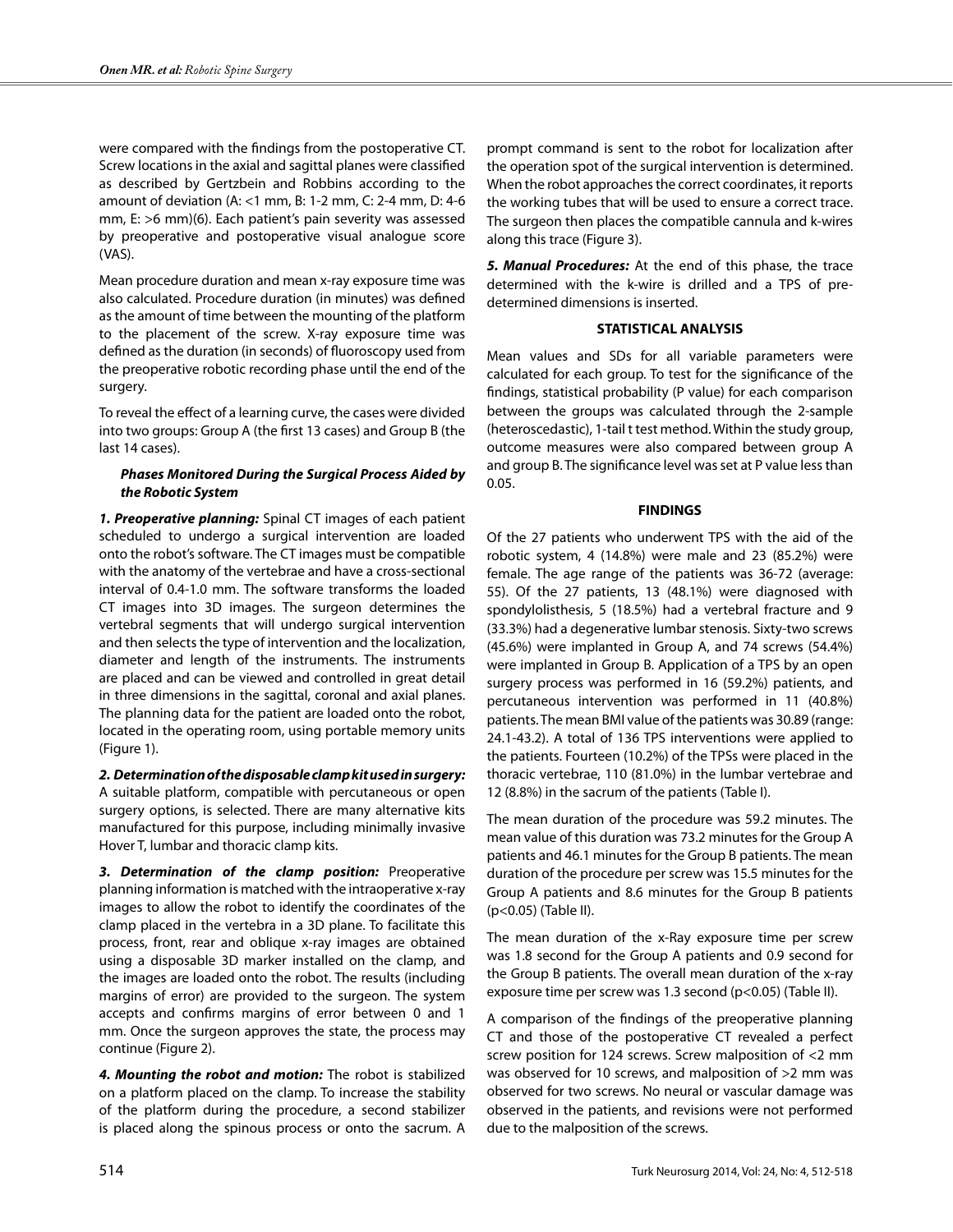#### **DISCUSSION**

The reliability of the SpineAssist robotic system was confirmed by the FDA in 2004. The SpineAssist robotic system was used on more than 2000 patients in more than 25 centers from 2005 to 2011 (4). The reason for using this robotic system is to achieve the most reliable and non-erroneous route for pedicle screws and to minimize the rate of radiation exposure during the operation.

All of the SpineAssist cases that were performed from 2005 to 2009 were studied retrospectively by Devito et al. This study included data from 673 patients, 88% of whom were treated with pedicle screws, 10% with vertebroplasty and 2% with biopsy. A total of 3271 pedicle screws were placed with the aid of the SpineAssist system (4).

In the study by Devito et al., the cases were assessed in terms of the compatibility of preoperative and postoperative CT images of TPSs. In this study, 89.3% of screws were positioned consistently with the planning phase, whereas a deviation of >2 mm was found in only 2.4% of the screws. Transient neurological deficits were observed in 0.7% of the patients. The screw malposition rate using the robotic system is lower than the deviation rates using freehand, which was reported to be 5.3-8.3% (1,11,16).

The Renaissance robotic system used in the present study is a second-generation SpineAssist robotic system, which was released to the market in June 2011. The new software has a higher sensitivity in the positioning process, and the transaction capacity is ten-fold faster. The software is compatible with PACS and intraoperative imaging systems. With the new system, a 3D model can be obtained by a 15-second scanning process from the exit of the 2D C-arm. The current robotic system is specially designed for surgical interventions of the thoracic and lumbar vertebrae and for use in the spinal instrumentation process and vertebral reinforcement (19)**.**

Because of the preoperative and intraoperative preparation phases during robotic spine surgery, robotics-assisted instrumentation takes more time in comparison with conventional approaches. However, the total surgical

|       |                 | Group A | Group B | <b>Total</b> |
|-------|-----------------|---------|---------|--------------|
| Level | <b>Thoracic</b> |         |         | 14 (10.2%)   |
|       | Lumbar          | 48      | 62      | 110 (81.0%)  |
|       | Sacral          | 8       |         | 12 (8.8%)    |

duration of the process in patients who undergo multi-level instrumentation is reduced because of the decrease in the period typically lost during x-ray control and determination of screw location. The superiority of the system is evident in percutaneous interventions, in patients who undergo deformity surgery and in cases of recurrence (10,11,33). In our study, the mean surgical duration was 46.1 minutes in Group A patients as opposed to 73.2 minutes in Group B patients. As our experience with the robotic system increases, the shortening of the duration lost during the registration period will facilitate the process. Other important factors that determine the duration of robotic surgery are the BMI value of patients and the levels of segments that are subject to surgical intervention. X-ray imaging in the instrumentation process of the upper thoracic region is particularly difficult in obese patients with high BMI values and may complicate registration (1,11,15).

There have only been a few studies of robotic spine surgeries. These studies have reported groups with different disorders, instrumentation results, whether screws were placed correctly and deviation ratios. A review of the robotic instrumentation showed that there was 99% accuracy in screw placement and minor deviations in 1% of cases. No neurological or vascular damage was observed (11,28) (Table III).

In our study, the accuracy rate of pedicle screw positioning was found to be 98.5%. This rate includes the total number of accurate placements and those that were malpositioned by less than 2 mm. Two screws placed at level T8 in one patient showed 2.1 mm deviations. No neurological, vascular or dural damage was observed in the patients. It is of note that the location of the k-wire for these cases was consistent with the preoperative planning. Malposition in these two screws was due to the use of normal screws instead of cannulated screws, resulting in forcing of the pedicle and vertebral body wall due to the reduction in tolerance because the thickness of the pedicle was <2 mm. This patient was the third case operated by a robotic system. An increase in the number of such operations may reduce the possibility of errors (Figure 4A,B).

In patients in whom surgery using a robotic system is planned, problems may occur during the recording phase in particular. High BMI values of patients may affect preoperative descriptions in relation to the technical issues of fluoroscopy. Although we had planned robotic surgery for two of our patients in addition to the 27 patients reviewed in this study, these two patients were operated by conventional methods due to a failure of the registration between the preoperative x-ray images and the robotic software. We were unable to perform the recording process of the upper thoracic region

Table II: Mean Duration of the Procedure (MDP), MDP Per Screw, and x-Ray Exposure Time (MXET) Per Screw

|                          | <b>Group A</b> | <b>Group B</b> | <b>Total</b> | <b>Significance</b> |
|--------------------------|----------------|----------------|--------------|---------------------|
| MDP (minute)             | 73.2           | 46.1           | 59.2         | p<0.05              |
| MDP per screw (minute)   | 15.5           | 8.6            | 11.8         | p<0.05              |
| MXETS per screw (second) | 8، ۱           | 0.9            | 1.3          | p<0.05              |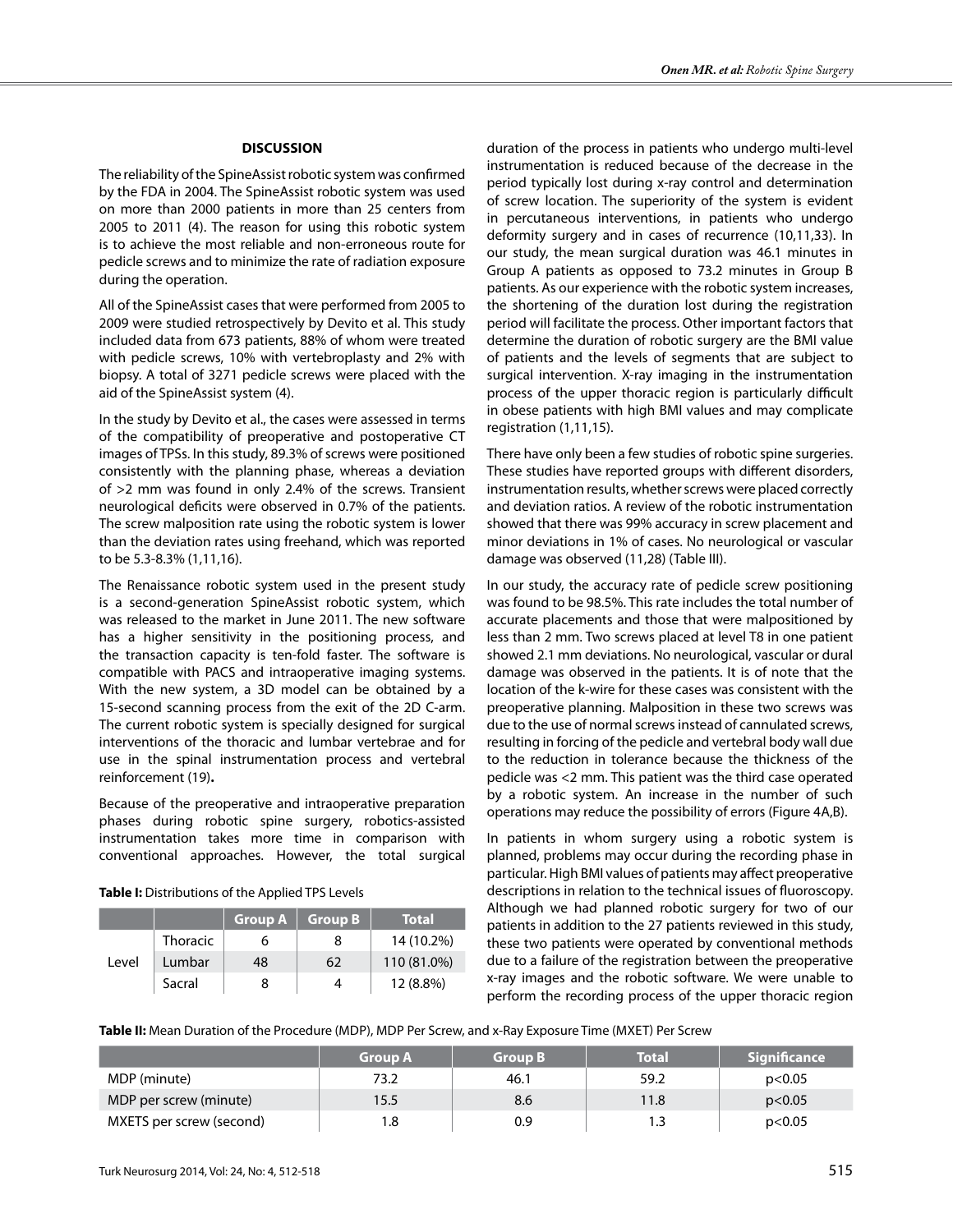| <b>Author</b>                       | <b>System</b> | <b>Application</b>              | Percutaneous/<br><b>Open</b>                                           | <b>Number of</b><br><b>Patients</b> | <b>Comments</b>                                                                                                      |
|-------------------------------------|---------------|---------------------------------|------------------------------------------------------------------------|-------------------------------------|----------------------------------------------------------------------------------------------------------------------|
| Sukovicz W<br>(2006)(30)            | SpineAssist   | <b>TPS</b>                      | Not stated                                                             | 14                                  | 93% successful                                                                                                       |
| <b>Barzilay Y</b><br>$(2006)$ $(1)$ | SpineAssist   | <b>TPS</b>                      | 0/9                                                                    | 9                                   | Software- and patient-induced<br>technical problems were<br>encountered in 4 patients                                |
| Pechlivanis I (2009)<br>(23)        | SpineAssist   | <b>TPS</b>                      | 31/31                                                                  | 31                                  | 93.5% successful                                                                                                     |
| Kantelhard SR<br>(2011)(11)         | SpineAssist   | <b>TPS</b>                      | 35/20                                                                  | 55                                  | 94.5% successful, 55% decrease in<br>using x-ray                                                                     |
| Zaulan Y (33)                       | SpineAssist   | <b>VP</b>                       | 23                                                                     | 23                                  | 65% decrease in using<br>fluoroscopy                                                                                 |
| Hu X (2012) (10)                    | Renaissance   | <b>TPS</b>                      | 16/96                                                                  | 102                                 | 98.9% successful                                                                                                     |
| Roser (2013) (25)                   | SpineAssist   | <b>TPS</b>                      | 30/46                                                                  | 46                                  | Surgical comparison performed<br>by Freehand and navigation:<br>40% decrease in radiation, 99%<br>accuracy in screws |
| Togawa (2007) (32)                  | SpineAssist   | $TPS-$<br>translaminar<br>screw | 24 percutaneous,<br>43 screw, 19 level<br>percutaneous<br>translaminar | 10 cadavers                         | TPS 95.3% in cadaver study, 100%<br>success in translaminar, excluding<br>two levels where the k-wire was<br>broken  |

## **Table III:** Reports on the Use of the Renaissance and SpineAssist Spine Surgery Robotic Systems



**Figure 4:** Two screws placed at level T8 in one patient showed 2.1 mm deviations. **A)** Preoperative planning, **B)** Postoperative imaging with CT.

(T2-T5) for one of the patients because the fluoroscopic images did not have the necessary quality; for the other patient, the cause was due to advanced obesity (BMI 47.3). Similar problems were encountered in other studies for the same reasons (1,15).

## *Radiation Exposure*

Radiation exposure of workers in the operating room is a major problem in spinal surgery using pedicle screw systems. Factors such as the experience of the surgeon, his/her working style and the type and level of the pathology may increase or decrease the number of fluoroscopies. The use of fluoroscopy may dramatically increase in patients diagnosed with scoliosis or with advanced degenerative variation. Recent studies have demonstrated significant increases in malignancy rates caused by exposure to X-ray radiation in surgeons who perform orthopedic, urological or neurosurgery procedures (7,18, 21, 22, 29). In spite of the reductions in the risk of radiation exposure by the use of lead-containing vests and lead panels in the operating room, the risk can never be reduced to zero. Robot-assisted spine surgery may greatly reduce the use of fluoroscopy.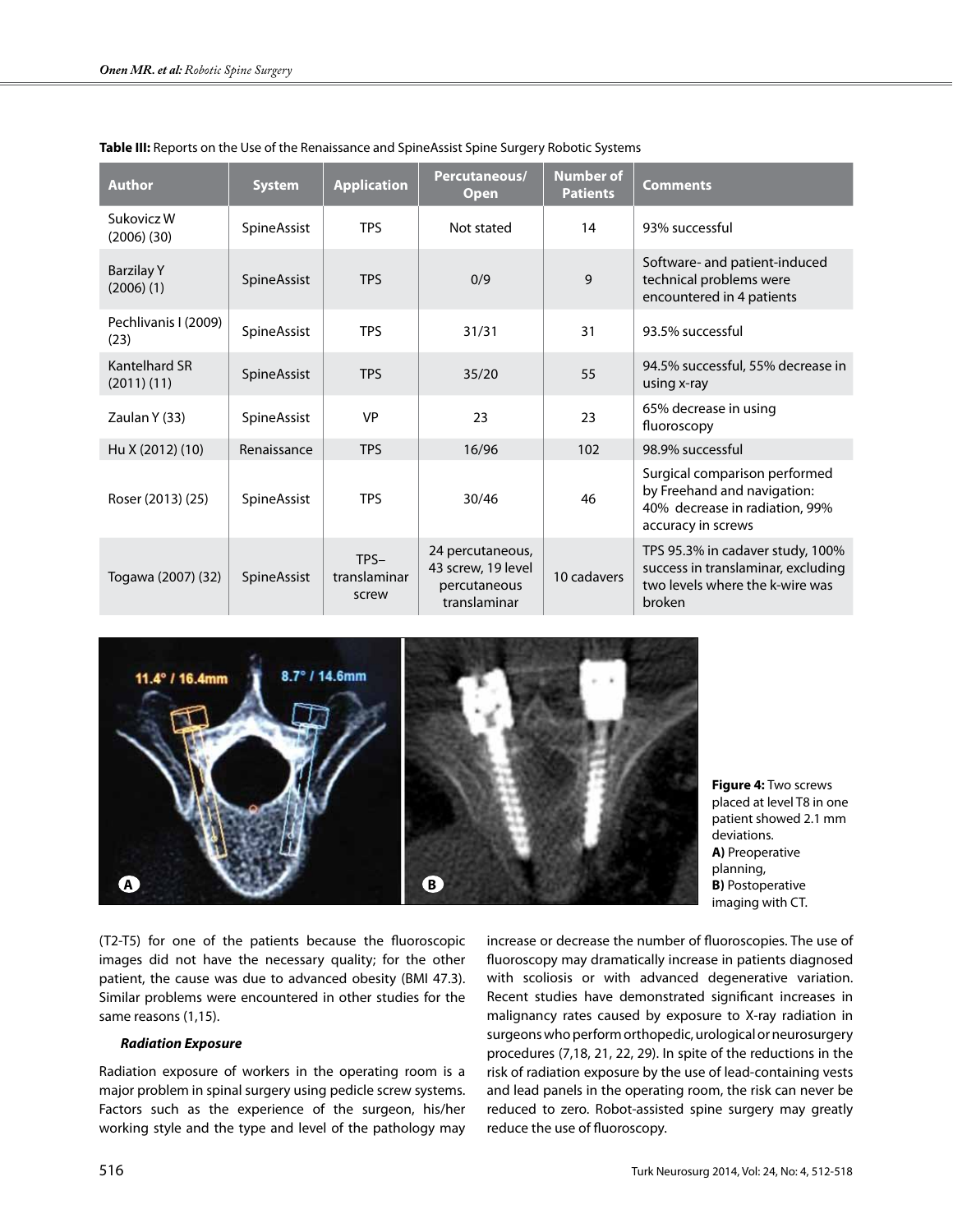Patients are exposed to a total of 25 mrem of radiation during a standard lung graph, 500 mrem during a hip graph and 1200-4000 mrem/min during a C-arm fluoroscopy. In view of the recommended annual limit of 2000-5000 mrem radiation, it is clearly important to consider the radiation exposure of workers in the operating room (29).

AP and oblique graphs obtained during the preoperative planning phase of robotic spine surgery are sufficient for a typical patient. After the planning phase, extra images can be obtained to confirm the reliability of the procedure or at the request of the surgeon. On the other hand, the radiation dosage applied according to the BMI values of the patients during the surgery may vary (15,24,25,29). In the current study, the x-Ray exposure time was 1.8 second/screw for Group A patients, 0.9 second/screw for Group B patients and 1.3 sec/ screw overall. In a study using classical c-arm fluoroscopy in a cadaver model, Lieberman et al. demonstrated that the use of fluoroscopy was reduced by 98.2% in comparison with classical percutaneous TPS and robot supportive TRP interventions; a mean value of 0.7 second/screw was obtained (16). In a study of 101 patients who underwent operations using the same robotic system, Hu et al. reported a significant decrease in the use of fluoroscopy, particularly in percutaneous patients. Three studies using the previous generation SpineAssist system reported a 55-65% reduction in the use of fluoroscopy (11,15, 25).

In percutaneous instrumentation, the localization and orientation of screws are completely dependent on fluoroscopy. Robotic supported systems, therefore, have significant advantages. In contrast to open surgery, the incision in percutaneous interventions is applied only when the trace is compatible with the cannula. The possibility of malposition may increase as the angle of the cannula changes because of the surrounding soft tissues. Robotic systems also appear to provide significant advantages for instrumentation in cases with spinal deformities.

Although robotic surgery has many advantages, there are some problems associated with robotic systems. The 3D markers that are placed on the platform and used during the preoperative recording phase are large and may, therefore, cause difficulties in obtaining the most appropriate images by fluoroscopy. The apparatus placed during the oblique imaging phase is relatively short. It may be necessary to use lengthening apparatuses called *extensions* in slightly obese patients. These apparatuses may cause difficulties during the imaging phase and during installation of the platform.

In conclusion, robotic spine surgery techniques have expanded the horizon of spine surgery. The major advantages of this new technology include greater reliability in screw placement and reduced radiation exposure.

#### **REFERENCES**

- 1. Barzilay Y, Liebergall M, Fridlander A, Knoller N: Miniature robotic guidance for spine surgery-introduction of a novel system and analysis of challenges encountered during the clinical development phase at two spine centres. Int J Med Robot 2:146-153, 2006
- 2. Burch S: Surgical complications of spinal deformity surgery. Neurosurg Clin N Am 18:385-392, 2007
- 3. Davne SH, Myers DL: Complications of lumbar spinal fusion with transpedicular instrumentation. Spine 17:184 -189, 1992
- 4. Devito DP, Kaplan L, Dietl R, Pfeiffer M, Horne D, Silberstein B, Hardenbrook M, Kiriyanthan G, Barzilay Y, Bruskin A, Sackerer D, Alexandrovsky V, Stüer C, Burger R, Maeurer J, Donald GD, Schoenmayr R, Friedlander A, Knoller N, Schmieder K, Pechlivanis I, Kim IS, Meyer B, Shoham M: Clinical acceptance and accuracy assessment of spinal implants guided with spine assist surgical robot. Spine 35:2109-2115,2010
- 5. Fransen P: Fluoroscopic exposure in modern spinal surgery. Acta Orthop Belg 77:386-389, 2011
- 6. Gertzbein SD, Robbins SE: Accuracy of pedicular screw placement in vivo. Spine 15:11-14, 1990
- 7. Gundestrup M, Storm HH: Radiationinduced acute myeloid leukaemia and other cancers in commercial jet cockpit crew: Apopulation-based cohort study. Lancet 354:2029-2031, 1999
- 8. Hicks JM, Singla A, Shen FH, Arlet V: Complications of pedicle screw fixation in scoliosis surgery a systematic review. Spine 35:465-470, 2010
- 9. Holly LT, Foley KT: Three-dimensional fluoroscopy-guided percutaneous thoracolumbar pedicle screw placement. Technical note. J Neurosurg 99: 324 -329, 2003
- 10. Hu X, Ohnmeiss DD, Lieberman IH: Robotic-assisted pedicle screw placement: Lessons learned from the first 102 patients. Eur Spine J 22: 661-666, 2013
- 11. Kantelhardt SR, Martinez R, Baerwinkel S, Burger R, Giese A, Rohde V: Perioperative course and accuracy of screw positioning in conventional, open robotic-guided and percutane- ous robotic-guided, pedicle screw placement. Eur Spine J 20:860-868, 2011
- 12. Kaplan L: Robotic assisted vertebral cement augmentation: A major radiation reduction tool. Presented at: Aging Spine Symposium, March. Jerusalem, Israel, 2011
- 13. Klein SA, Glassman SD, Dimar JR 2nd, Voor MJ: Evaluation of the fixation and strength of a "rescue" revision pedicle screw. J Spinal Disord Tech 15: 100-104, 2002
- 14. Kosmopoulos V, Schizas C: Pedicle screw placement accuracy: A metaanalysis. Spine 32:111-120, 2007
- 15. Lieberman IH, Hardenbrook M, Wang JC, Guyer R, Khanna: A Radiation exposure using miniature robotic guidance for spinal surgery. Spine J 7:160-163, 2007
- 16. Lieberman IH, Hardenbrook MA, Wang JC, Guyer RD: Assessment of pedicle screw placement accuracy, procedure time, and radiation exposure using a miniature robotic guidance system. J Spinal disorder Tech 25:241-248, 2012